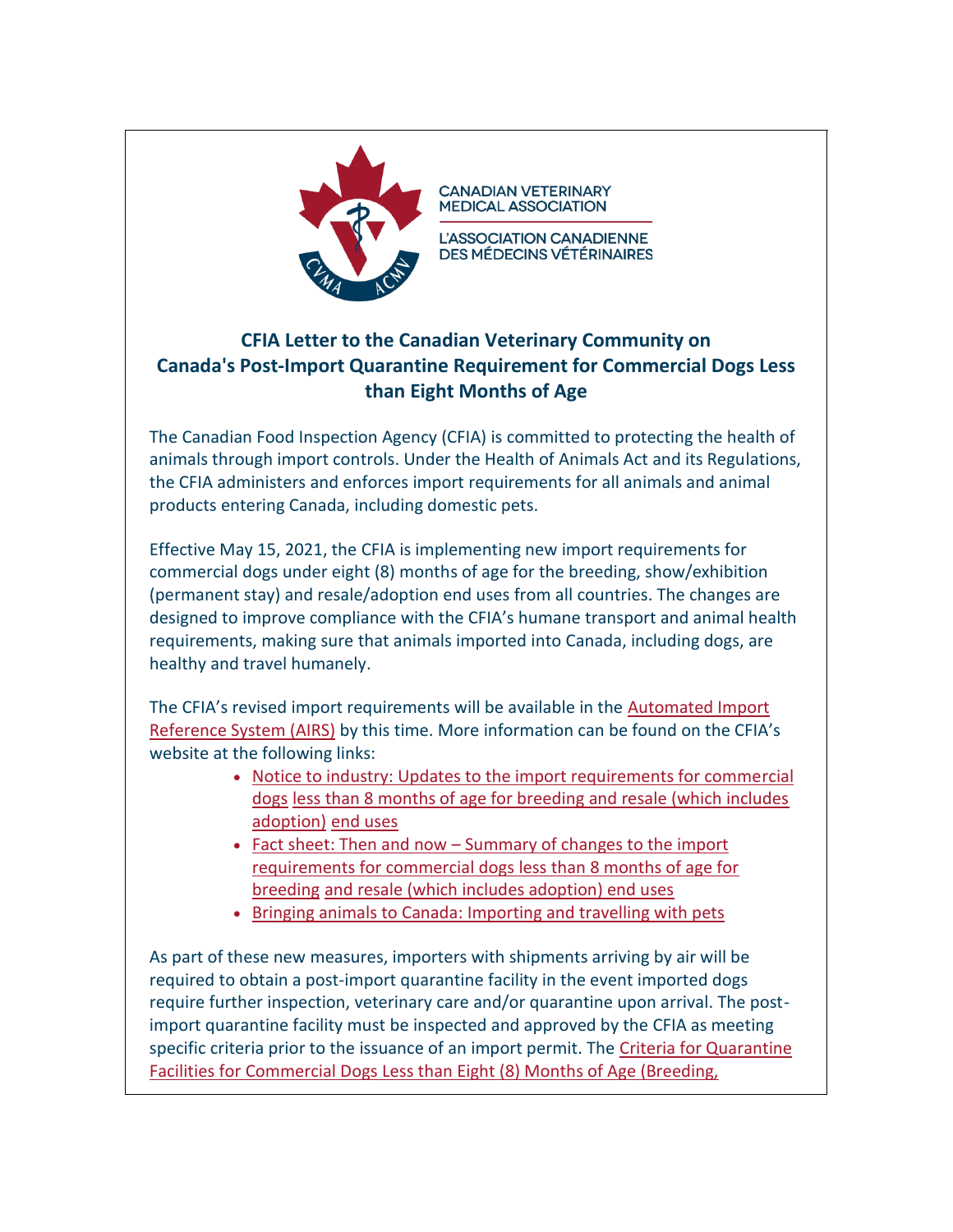[Show/Exhibition \(Permanent Stay\), and Resale/Adoption End Uses\) Entering Canada](https://inspection.canada.ca/animal-health/terrestrial-animals/imports/import-policies/live-animals/commercial-dogs-less-than-8-months/eng/1620147749836/1620147750461)  [by Air](https://inspection.canada.ca/animal-health/terrestrial-animals/imports/import-policies/live-animals/commercial-dogs-less-than-8-months/eng/1620147749836/1620147750461) are available on the CFIA website for your reference.

This information is being shared with you for your advance awareness and understanding as importers will be required to demonstrate, in writing, that a licensed veterinarian is aware of the import and has agreed to provide services, at the expense of the importer/owner, should the dog(s) require immediate veterinary care/treatment upon entry into Canada or during any required quarantine. The veterinary clinic must be located within one hundred kilometers (100 km) of the airport where the animals will first enter Canada and any required veterinary care must be provided at either the veterinary clinic or the approved quarantine facility.

Considering this, it is possible that individuals who are importing dog(s) may approach you, as a licensed veterinarian, to further discuss your ability to help them meet this requirement. They may inquire about the possibility of using your clinic as a quarantine facility. Alternatively, individuals may inquire about the possibility of securing your services for any veterinarian care should the dog(s) require further examination or treatment on arrival or during any required quarantine. Some possible scenarios include:

- A breeder in Manitoba who is importing a single dog from Europe to add to their breeding program may contact your veterinary clinic in Toronto to secure your services if they are needed when the dog arrives in Canada as the flight from Europe will first be landing in Toronto.
- An importer who imports dogs for the purposes of subsequently adopting them out in Canada may inquire about obtaining your services in the event the animal(s) require immediate veterinary care on arrival in Canada or they are placed under quarantine on arrival and need veterinary care throughout the quarantine period.

The ability to provide veterinary care may be impacted by factors such as:

- the time of entry into Canada (i.e., subject to the time of arrival of the imported dog(s), an emergency clinic or clinic which provides emergency after hour services may be necessary)
- the number of dog(s) being imported at any one time (i.e., a veterinary clinic may only be able to house, accommodate and render veterinary care to a limited number of animal(s) at any one point in time)
- the type of practice and its available resources (i.e. mobile clinic may provide services at the pre-approved quarantine facility).

The CFIA has developed a template letter which can be used as a model for licensed veterinarians who agree to provide veterinary services to importers and it is attached